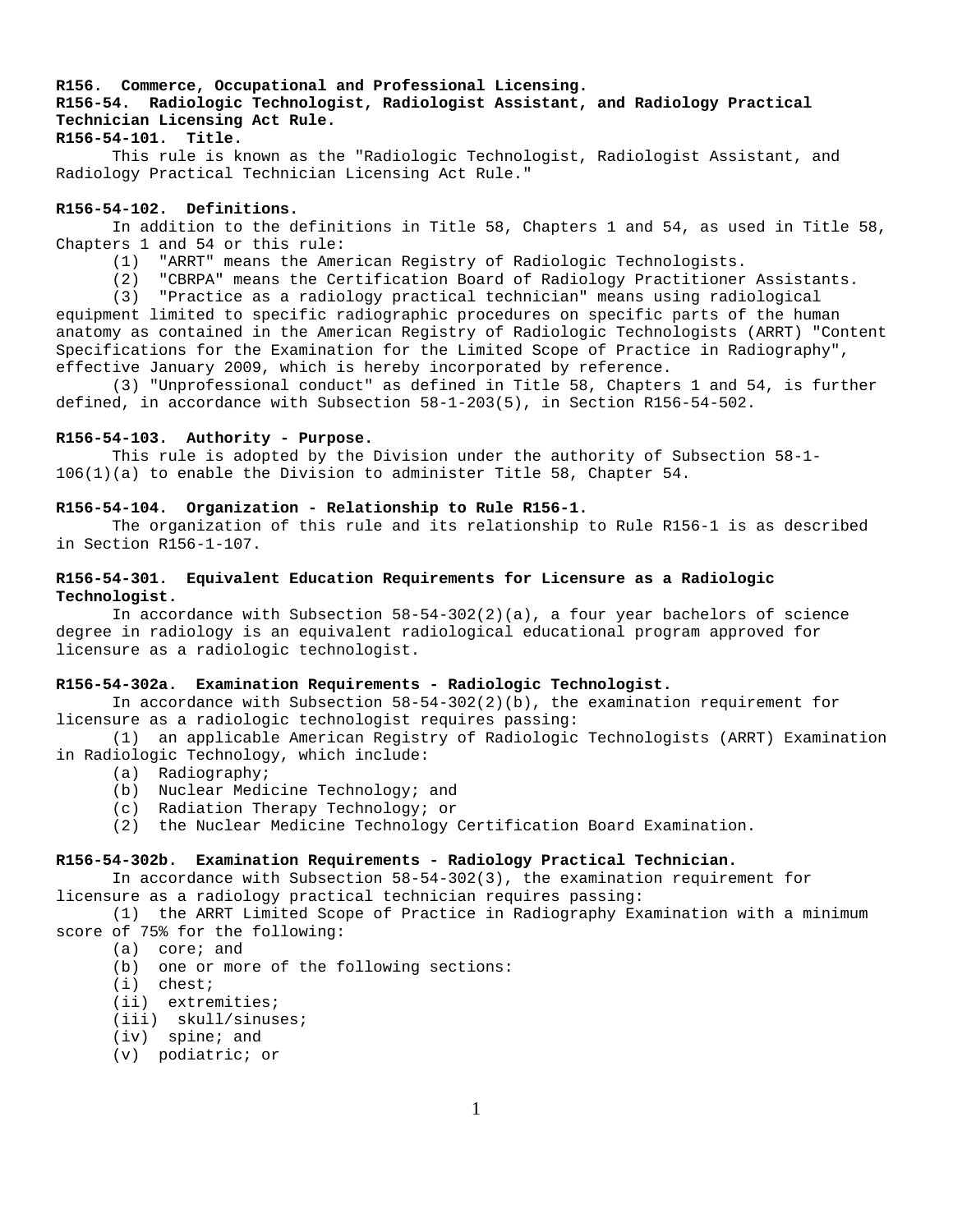(2) the ARRT Bone Densitometry Equipment Operators Examination (BDEO) with a minimum score of 75%.

## **R156-54-303. Renewal Cycle - Procedures.**

(1) In accordance with Subsection 58-1-308(1), the renewal date for the two-year renewal cycle applicable to licensees under Title 58, Chapter 54 is established by rule in Section R156-1-308a(1).

(2) Renewal procedures shall be in accordance with Section R156-1-308c.

### **R156-54-304. Professional Education.**

(1) In accordance with Subsection 58-54-305(2), each licensee shall be required to complete a program of professional education during each two year license renewal cycle.

(2) The required number of hours of professional education for an individual who first becomes licensed during the two year period shall be decreased in a pro-rata amount equal to any part of that two year period preceding the date on which that individual first becomes licensed.

(3) Qualified professional education under this section shall:

(a) be relevant to the licensee's professional practice;

(b) be prepared and presented by individuals who are qualified by education, training and experience; and

(c) have a method of verification of attendance.

(4) Unlimited hours of professional education shall be recognized for professional education completed in blocks of time not less than 50 minutes in formally established classroom courses, seminars, lectures, labs, training sessions or conferences which are approved by or conducted under the sponsorship of:

(a) an accredited institution of higher education;

(b) American Society of Radiologic Technologists or other similar professional organizations;

(c) an acute care hospital or medical treatment facility; or

(d) a professional association representing one of the licensed professions regularly engaged in radiologic procedures.

(5) Each licensee shall be responsible for keeping documentation of his professional education hours for a period of four years after close of the two year period to which the records pertain.

(6) A licensee who has a serious health condition or has left the United States for an extended period of time which prevent the licensee from meeting the professional education requirements established under this section may be excused from the requirement for that period of time. However, it is the responsibility of the licensee to document the reasons and justify why the requirement could not be met.

#### **R156-54-502. Unprofessional Conduct.**

"Unprofessional conduct" includes:

(1) performing mammography when not in compliance with the Utah State Department of Health, Bureau of Health Facility Licensure, Mammography Quality Assurance Rules, R432-950;

(2) performing a radiological procedure without having first passed the appropriate qualifying examination;

(3) performing a radiological procedure when not supervised in accordance with Section 58-54-303 or Subsection 58-54-304(1)(g) and (2); and

(4) failing to conform to the generally accepted and recognized standards and ethics of the profession including those established in the ARRT "Standards of Ethics", August 1, 2010 edition, which is hereby incorporated by reference.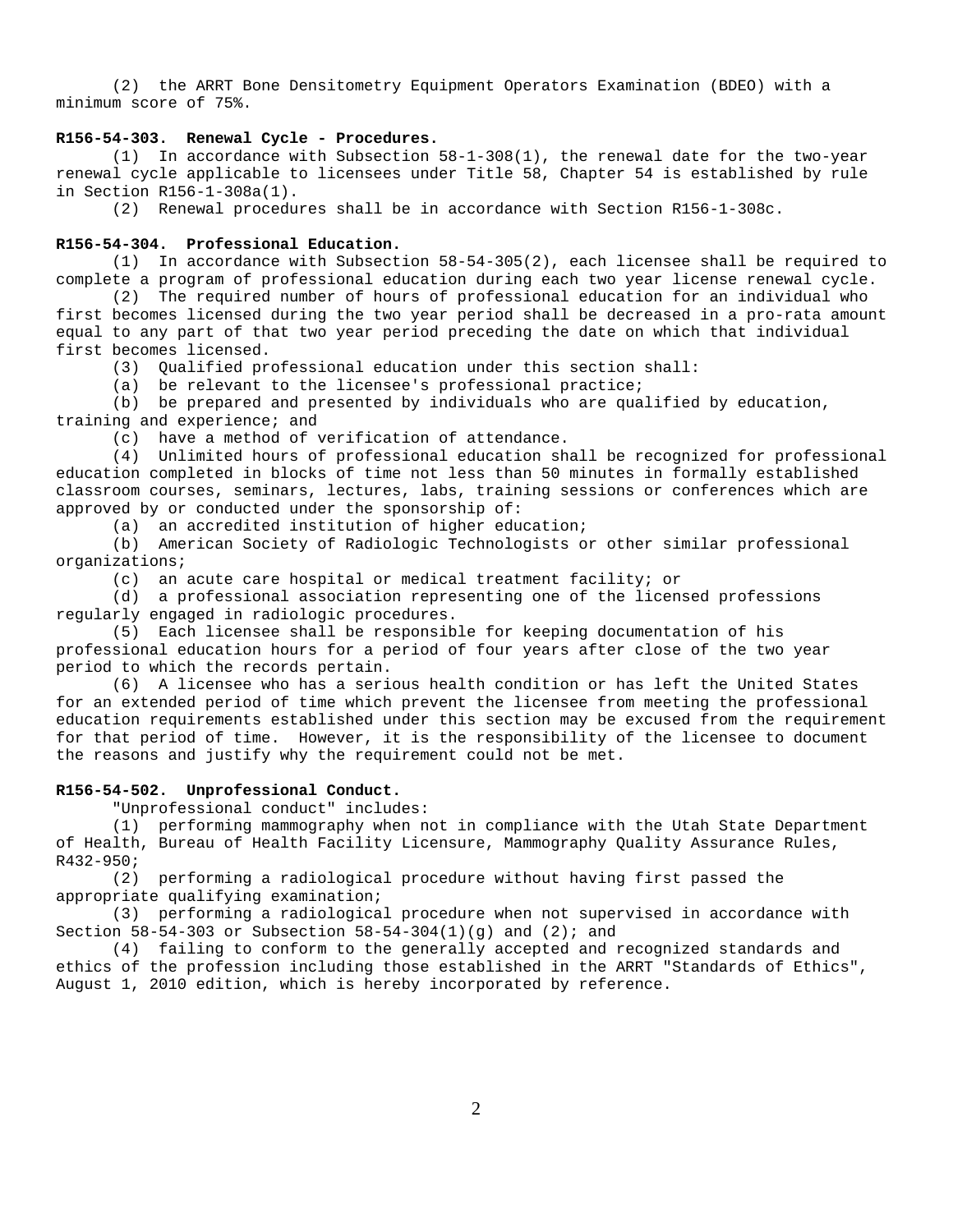**KEY: licensing, radiologic technologists, radiology practical technicians, radiologist assistant Date of Enactment or Last Substantive Amendment: October 13, 2011 Notice of Continuation: June 9, 2016 Authorizing, and Implemented or Interpreted Law: 58-54-101; 58-1-106(1)(a); 58-1- 202(1)(a)**